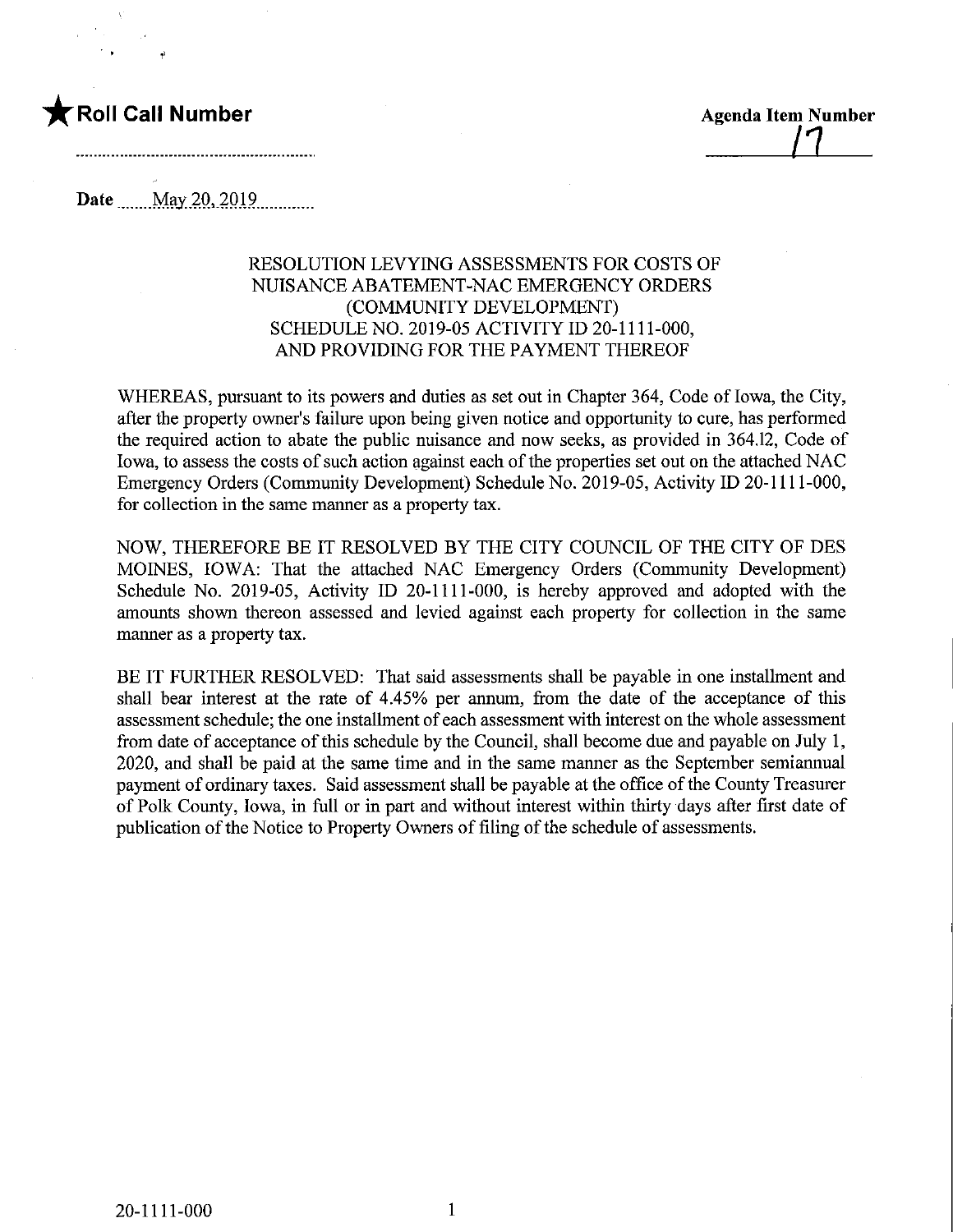## Roll Call Number

SLN

Agenda Item Number  $17$ 

Date May 20, 2019

BE IT FURTHER RESOLVED, that the Clerk be and is hereby directed to certify said schedule to the County Treasurer of Polk County, Iowa, and to publish notice of said certification once each week for two consecutive weeks in the Des Moines Register, a newspaper printed wholly in the English language, published in Des Moines, Iowa, and of general circulation in Des Moines, Iowa, the first publication of said notice to be made within fifteen days from the date of the filing of said schedule with the County Treasurer, the City Engineer shall send by regular mail to all property owners whose property is subject to assessment a copy of said notice, said mailing to be on or before the date of the second publication of the notice, all as provided and directed by Code Section 3 84.60, Code of Iowa.

to adopt. Moved by Vatrin FORM APPROVED: Kathleen Vanderpool Deputy City Attorney

| <b>COUNCIL ACTION</b> | <b>YEAS</b> | <b>NAYS</b> | <b>PASS</b> | <b>ABSENT</b>   | <b>CERTIFICATE</b>                                                                            |
|-----------------------|-------------|-------------|-------------|-----------------|-----------------------------------------------------------------------------------------------|
| <b>COWNIE</b>         |             |             |             |                 |                                                                                               |
| <b>COLEMAN</b>        |             |             |             |                 | I, DIANE RAUH, City Clerk of said City hereby                                                 |
| <b>GATTO</b>          |             |             |             |                 | certify that at a meeting of the City Council of said                                         |
| <b>GRAY</b>           |             |             |             |                 | City of Des Moines, held on the above date, among                                             |
| <b>HENSLEY</b>        |             |             |             |                 | other proceedings the above was adopted.                                                      |
| <b>MOORE</b>          |             |             |             |                 |                                                                                               |
| <b>WESTERGAARD</b>    |             |             |             |                 | IN WITNESS WHEREOF, I have hereunto set my<br>hand and affixed my seal the day and year first |
| <b>TOTAL</b>          |             |             |             |                 | above written.                                                                                |
| <b>MOTION CARRIED</b> |             |             |             | <b>APPROVED</b> | <b>City Clerk</b>                                                                             |
|                       |             |             |             | Mayor           |                                                                                               |
|                       |             |             |             |                 |                                                                                               |
|                       |             |             |             |                 |                                                                                               |
|                       |             |             |             |                 |                                                                                               |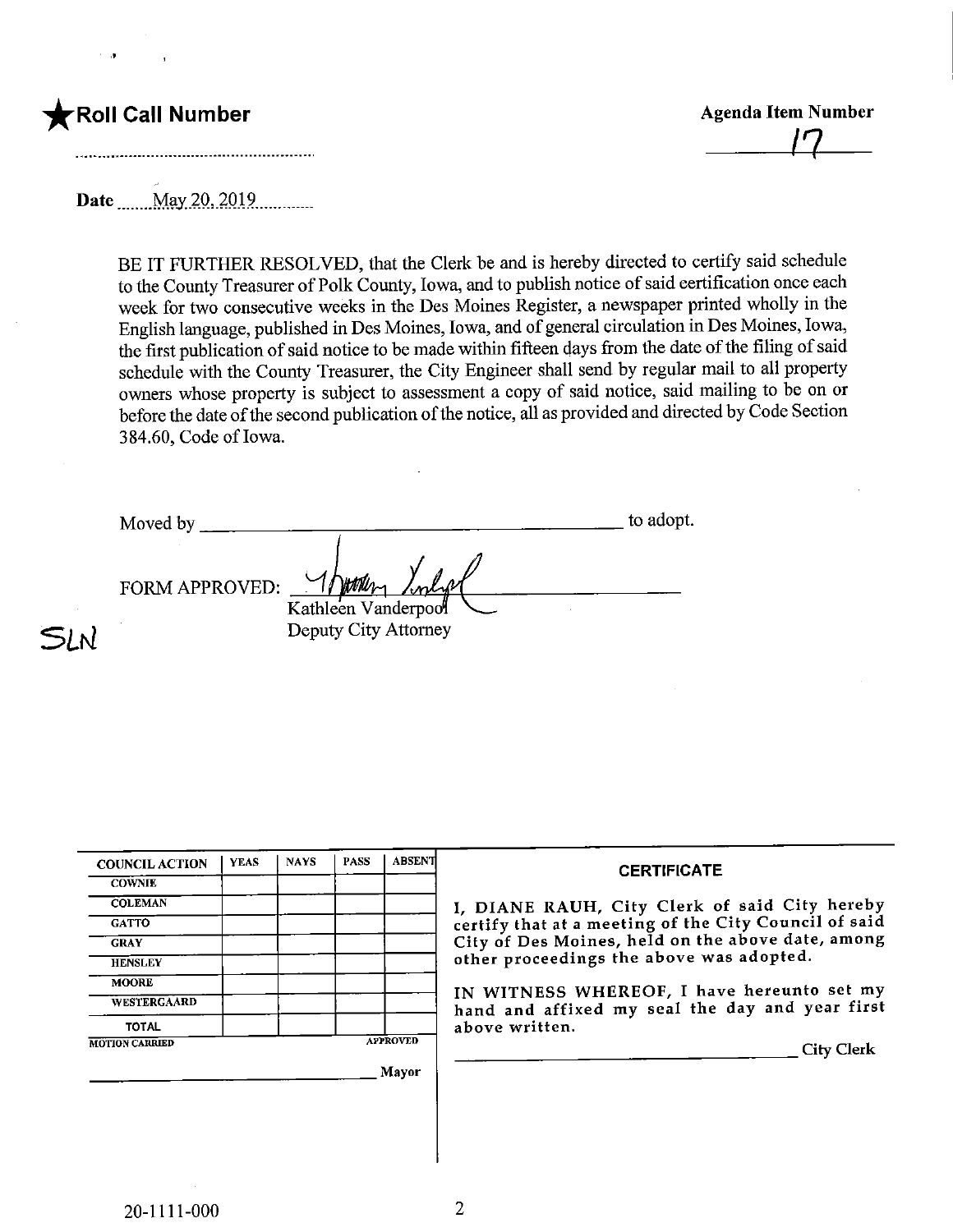|                                                                                                                                                                                                                                                                                                                                                                                                                                                                                          | ASSESSMENT SCHEDULE NO: 2019-05 |            |            | PAGE        | 1              |  |
|------------------------------------------------------------------------------------------------------------------------------------------------------------------------------------------------------------------------------------------------------------------------------------------------------------------------------------------------------------------------------------------------------------------------------------------------------------------------------------------|---------------------------------|------------|------------|-------------|----------------|--|
|                                                                                                                                                                                                                                                                                                                                                                                                                                                                                          |                                 |            |            | DATE        | 05/14/2019     |  |
| Emergency: Nuisance Abatement Clean-up<br><b>CERTIFICATE</b><br><b>NUMBER</b><br>DESCRIPTION OF PROPERTY<br>00-24318-00<br>00-24319-00<br>00-24320-00<br>120/00464-001-000<br>-EX S 20F- SW 1/4 LOT 6 CONRAD<br>00-24321-00<br>00-24322-00<br>010/02728-000-000<br>-EX E 27F- LOT 7 HOWELL PLACE<br>00-24323-00<br>00-24324-00<br>120/06114-000-000<br>LOT 70 WAKONDA MANOR<br>00-24325-00<br>010/00771-000-000<br>LOT 383 1ST PLAT OF CLIFTON<br>00-24326-00<br><b>BLOOMFIELD PLACE</b> |                                 |            |            | <b>TIME</b> | 9:34:58        |  |
|                                                                                                                                                                                                                                                                                                                                                                                                                                                                                          |                                 |            |            |             |                |  |
|                                                                                                                                                                                                                                                                                                                                                                                                                                                                                          | PROPERTY ADDRESS                | DATE AND   |            |             |                |  |
|                                                                                                                                                                                                                                                                                                                                                                                                                                                                                          | <b>OWNERS NAME</b>              | TYPE       | COST       | INCID       | TO BE ASSESSED |  |
|                                                                                                                                                                                                                                                                                                                                                                                                                                                                                          |                                 |            |            |             |                |  |
| 010/01376-000-000                                                                                                                                                                                                                                                                                                                                                                                                                                                                        | 21 E OLINDA AVE                 | 11/01/2018 | \$500.00   | \$35.00     | \$535.00       |  |
| LOT 232 CRAWFORD PLACE                                                                                                                                                                                                                                                                                                                                                                                                                                                                   | T - BORDENARO, LISA             | Clean Up   |            | \$35.00     |                |  |
|                                                                                                                                                                                                                                                                                                                                                                                                                                                                                          |                                 |            |            |             |                |  |
| 120/05604-000-000                                                                                                                                                                                                                                                                                                                                                                                                                                                                        | 5708 SW 2ND ST                  | 01/17/2019 | \$1,025.30 | \$35.00     | \$1,060.30     |  |
| LOTS 21 & 22 BLK 5 CORR PLT 1ST                                                                                                                                                                                                                                                                                                                                                                                                                                                          | T - AMY LLC,                    | Clean Up   |            | \$35.00     |                |  |
| ADD TO THOMAS HGTS                                                                                                                                                                                                                                                                                                                                                                                                                                                                       | T - KESSLER, MARLENE            |            |            |             |                |  |
|                                                                                                                                                                                                                                                                                                                                                                                                                                                                                          | 5013 SW 6TH ST                  | 02/02/2019 | \$1,122.50 | \$35.00     | \$1,157.50     |  |
|                                                                                                                                                                                                                                                                                                                                                                                                                                                                                          | T - VAN GORP, MARY M            | Board Up   |            | \$35.00     |                |  |
| <b>PLACE</b>                                                                                                                                                                                                                                                                                                                                                                                                                                                                             | T - VAN GORP, DONALD E          |            |            |             |                |  |
|                                                                                                                                                                                                                                                                                                                                                                                                                                                                                          |                                 |            |            |             |                |  |
| 120/07399-108-000                                                                                                                                                                                                                                                                                                                                                                                                                                                                        | 7085 BLOOMFIELD RD LOT 216      | 01/11/2019 | \$2,045.00 | \$35.00     | \$2,080.00     |  |
| SE 1/4 NW 1/4 LYG E OF                                                                                                                                                                                                                                                                                                                                                                                                                                                                   | T - TRI-STATE PROPERTY LLC,     | Board Up   |            | \$35.00     |                |  |
| BLOOMFIELD RD AND SW 1/4 NE                                                                                                                                                                                                                                                                                                                                                                                                                                                              |                                 |            |            |             |                |  |
| 1/4 LESS RD SEC 35-78-24                                                                                                                                                                                                                                                                                                                                                                                                                                                                 |                                 |            |            |             |                |  |
|                                                                                                                                                                                                                                                                                                                                                                                                                                                                                          | 3225 SW 8TH ST                  | 02/14/2019 | \$854.37   | \$35.00     | \$889.37       |  |
|                                                                                                                                                                                                                                                                                                                                                                                                                                                                                          | T - CAMERON, CONSTANCE M        | Clean Up   |            | \$35.00     |                |  |
|                                                                                                                                                                                                                                                                                                                                                                                                                                                                                          | T - REED, MARK A                |            |            |             |                |  |
|                                                                                                                                                                                                                                                                                                                                                                                                                                                                                          | C - REED, MARK                  |            |            |             |                |  |
|                                                                                                                                                                                                                                                                                                                                                                                                                                                                                          | C - REED, CONSTANCE             |            |            |             |                |  |
|                                                                                                                                                                                                                                                                                                                                                                                                                                                                                          |                                 |            |            |             |                |  |
| 120/01419-007-000                                                                                                                                                                                                                                                                                                                                                                                                                                                                        | 114 MCKINLEY AVE                | 03/04/2019 | \$146.81   | \$35.00     | \$181.81       |  |
| LT 49 FARR ADDITION                                                                                                                                                                                                                                                                                                                                                                                                                                                                      | T - M & B SCOTT PROPERTIES LLC, | Impound    |            | \$35.00     |                |  |
|                                                                                                                                                                                                                                                                                                                                                                                                                                                                                          |                                 |            |            |             |                |  |
|                                                                                                                                                                                                                                                                                                                                                                                                                                                                                          | 1406 CARRIE AVE                 | 01/11/2019 | \$5,795.82 | \$35.00     | \$5,830.82     |  |
|                                                                                                                                                                                                                                                                                                                                                                                                                                                                                          | T - GALE, WANNETTE M            | Clean Up   |            | \$35.00     |                |  |
|                                                                                                                                                                                                                                                                                                                                                                                                                                                                                          |                                 |            |            |             |                |  |
|                                                                                                                                                                                                                                                                                                                                                                                                                                                                                          | 604 OLINDA AVE                  | 11/08/2018 | \$484.13   | \$35.00     | \$519.13       |  |
|                                                                                                                                                                                                                                                                                                                                                                                                                                                                                          | T - BROWER, GREGORY D           | Clean Up   |            | \$35.00     |                |  |
| , HGTS                                                                                                                                                                                                                                                                                                                                                                                                                                                                                   |                                 |            |            |             |                |  |
|                                                                                                                                                                                                                                                                                                                                                                                                                                                                                          |                                 |            |            |             |                |  |
| 010/00310-000-000                                                                                                                                                                                                                                                                                                                                                                                                                                                                        | 3609 SW 9TH ST                  | 03/06/2019 | \$135.00   | \$35.00     | \$170.00       |  |
| N 44F S 85F W 1/2 LOT 9                                                                                                                                                                                                                                                                                                                                                                                                                                                                  | T - ACRI, ROSEMARY              | Board Up   |            | \$35.00     |                |  |
|                                                                                                                                                                                                                                                                                                                                                                                                                                                                                          | C - SOUTHWEST NINTH LLC,        |            |            |             |                |  |
|                                                                                                                                                                                                                                                                                                                                                                                                                                                                                          |                                 |            |            |             |                |  |
|                                                                                                                                                                                                                                                                                                                                                                                                                                                                                          |                                 |            |            |             |                |  |
|                                                                                                                                                                                                                                                                                                                                                                                                                                                                                          |                                 |            |            |             |                |  |
|                                                                                                                                                                                                                                                                                                                                                                                                                                                                                          |                                 |            |            |             |                |  |
|                                                                                                                                                                                                                                                                                                                                                                                                                                                                                          |                                 |            |            |             |                |  |

 $\overline{C}$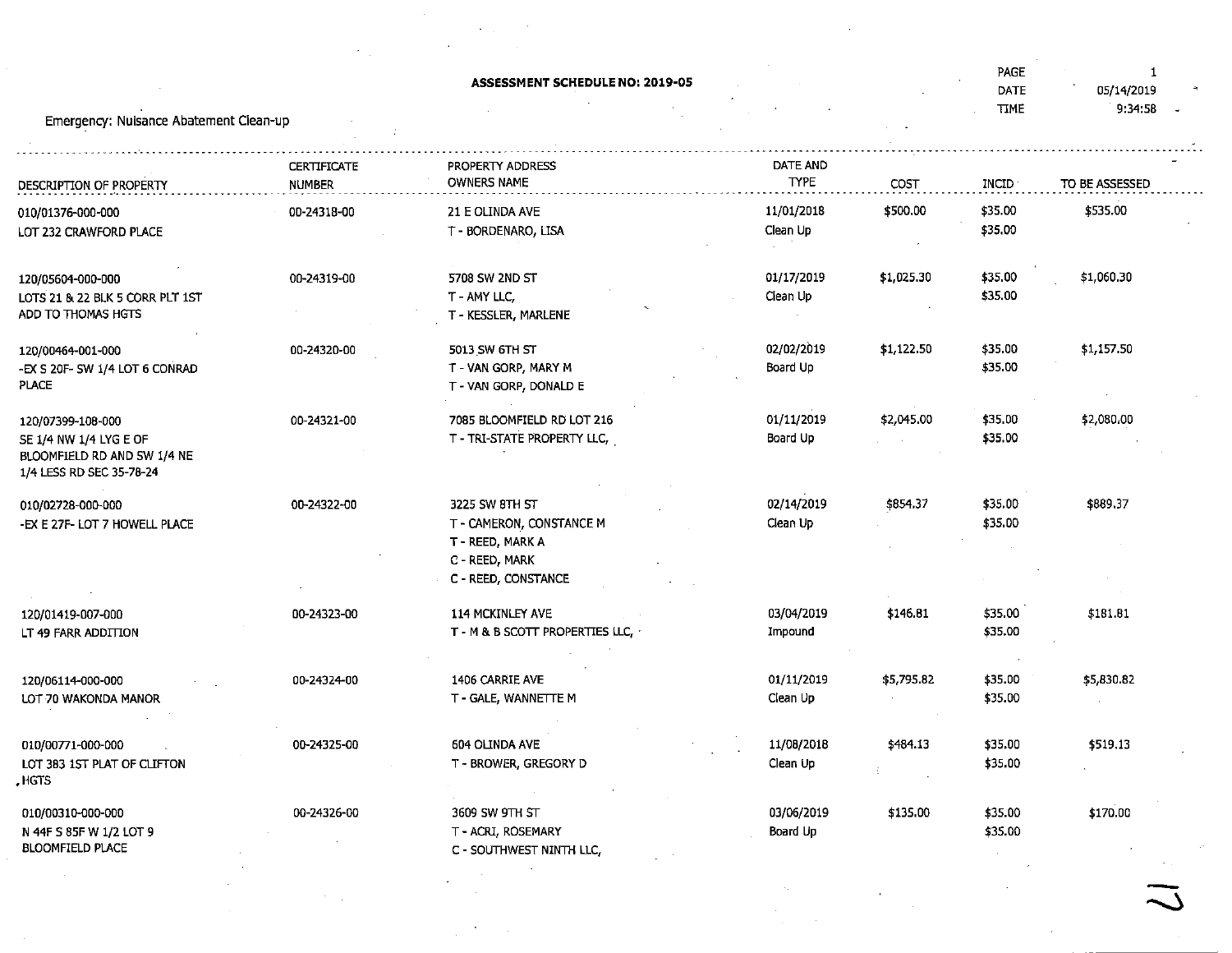| Emergency: Nuisance Abatement Clean-up                                 |                    | <b>ASSESSMENT SCHEDULE NO: 2019-05</b>                                                           |                        |          | PAGE<br>DATE<br><b>TTME</b> | $\overline{2}$<br>05/14/2019<br>9:34:58 |
|------------------------------------------------------------------------|--------------------|--------------------------------------------------------------------------------------------------|------------------------|----------|-----------------------------|-----------------------------------------|
|                                                                        | <b>CERTIFICATE</b> | PROPERTY ADDRESS                                                                                 | DATE AND               |          |                             |                                         |
| DESCRIPTION OF PROPERTY                                                | NUMBER             | <b>OWNERS NAME</b>                                                                               | <b>TYPE</b>            | COST     | INCID                       | TO BE ASSESSED                          |
| 010/00501-000-000<br>LOT 4 BURSON GARDENS                              | 00-24327-00        | 3701 SW 9TH ST<br>T - KENOYER & ASSOCIATES LLC,<br>C - KIMMEL, TINA<br>C - BENSLEY, BRADLEY      | 02/28/2019<br>Clean Up | \$776.39 | \$35.00<br>\$35.00          | \$811.39                                |
| 060/06863-000-000<br>LOT 28 LEVERETT PARK PLAT NO<br>$\overline{2}$    | 00-24328-00        | 2410 RICHLAND DR<br>T - RAMIREZ-OSORIO, JOSE A                                                   | 01/29/2019<br>Clean Up | \$146.81 | \$35.00<br>\$35.00          | \$181.81                                |
| 040/00842-000-000<br>LOT 26 COTTAGE PLACE                              | 00-24329-00        | 251 ASTOR ST<br>T - MCVAY, BOBBY D<br>T - MCVAY, JEANNINE S                                      | 01/29/2019<br>Board Up | \$235.00 | \$35,00<br>\$35.00          | \$270.00                                |
| 070/00657-000-000<br>LOT 15 BLK 28 AUBURN HEIGHTS<br>PLT <sub>1</sub>  | 00-24330-00        | 3005 2ND AVE<br>T - DALTON, JACK<br>T - ORTIZ, JULIE A                                           | 02/05/2019<br>Clean Up | \$448.99 | \$35.00<br>\$35.00          | \$483.99                                |
| 050/01923-000-000<br>LOTS 50 & 52 BLK 8 GRANT PARK                     | 00-24331-00        | 2401 E WALNUT ST<br>T - OAK PARK INVESTMENTS PARTNERSHIP XX,                                     | 02/04/2019<br>Clean Up | \$460.18 | \$35.00<br>\$35.00          | \$495,18                                |
| 070/02441-000-000<br>LOT 161 BLK 7 LAKE PARK                           | 00-24332-00        | 2912 5TH AVE<br>T - RANGER51 LLC,<br>C - DELEON, CARLOS<br>C - DELEON, BLANCA                    | 02/05/2019<br>Clean Up | \$508.99 | \$35.00<br>\$35.00          | \$543.99                                |
| 110/04091-000-000<br>LOT 14 MC DONALDS COURT                           | 00-24333-00        | 1516 E MADISON AVE<br>T - WING, SUZETTE<br>C - BERRY CONSTRUCTION SERVICES,<br>C - WING, SUZETTE | 02/05/2019<br>Clean Up | \$620.56 | \$35.00<br>\$35.00          | \$655.56                                |
|                                                                        |                    | C - BERRY, WYNDELL<br>C - BERRY, TORY                                                            |                        |          |                             |                                         |
| 040/02365-001-000<br>E 1/2 LT 94 & ALL LT 95 GOODE &<br>LIKES ADDITION | 00-24334-00        | 1915 E GRAND AVE<br>T - DEL SOCORRO GONZALEZ, MARIA<br>T - GARCIA, JESUS G                       | 02/04/2019<br>Board Up | \$155.00 | \$35.00<br>\$35.00          | \$190.00                                |

 $\label{eq:2.1} \frac{1}{\sqrt{2\pi}}\int_{\mathbb{R}^3}\frac{1}{\sqrt{2\pi}}\int_{\mathbb{R}^3}\frac{1}{\sqrt{2\pi}}\int_{\mathbb{R}^3}\frac{1}{\sqrt{2\pi}}\int_{\mathbb{R}^3}\frac{1}{\sqrt{2\pi}}\int_{\mathbb{R}^3}\frac{1}{\sqrt{2\pi}}\int_{\mathbb{R}^3}\frac{1}{\sqrt{2\pi}}\int_{\mathbb{R}^3}\frac{1}{\sqrt{2\pi}}\int_{\mathbb{R}^3}\frac{1}{\sqrt{2\pi}}\int_{\mathbb{R}^3}\frac{1$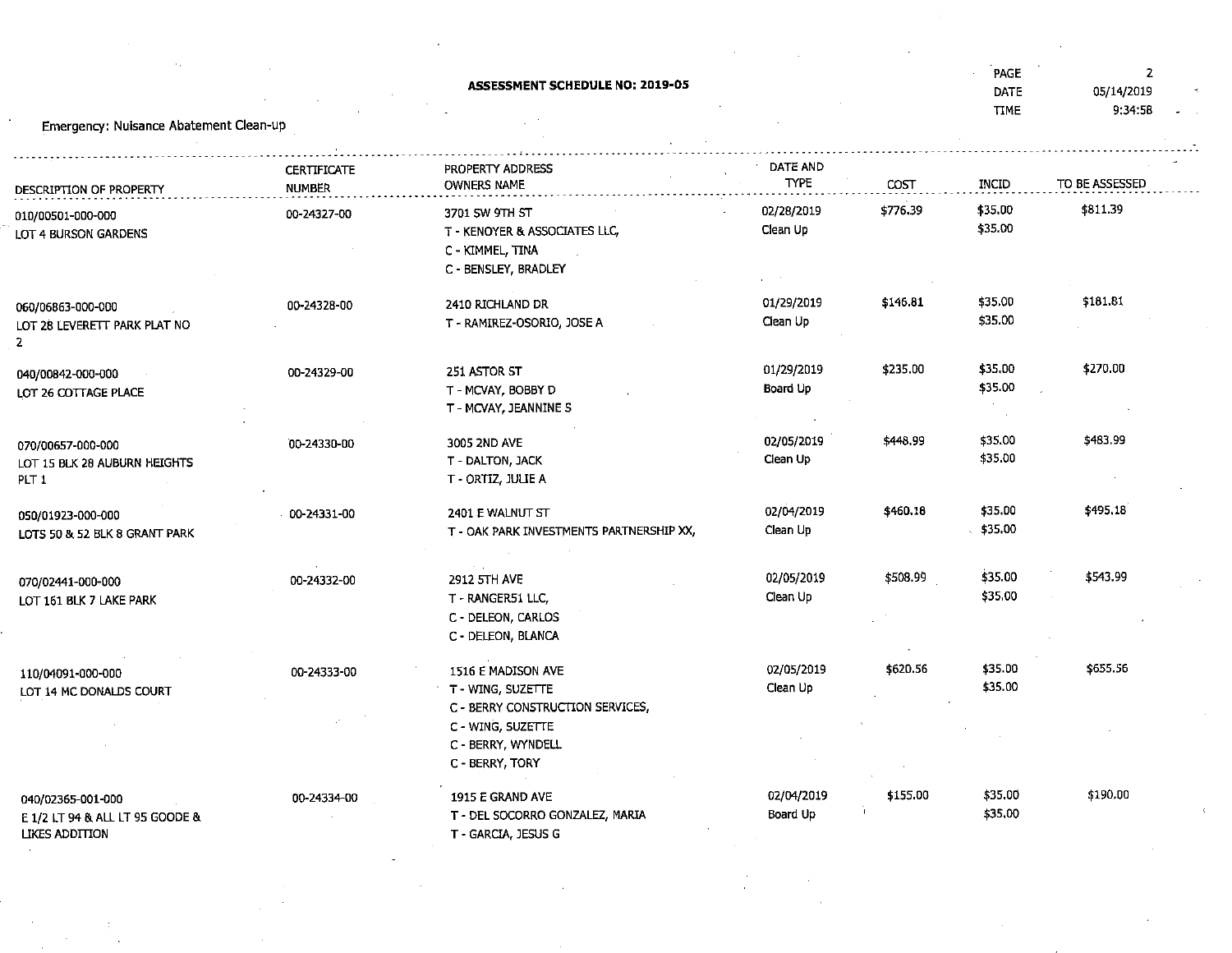|                                               |               | ASSESSMENT SCHEDULE NO: 2019-05 |            |            | , PAGE<br>DATE | 3<br>05/14/2019 |  |  |  |
|-----------------------------------------------|---------------|---------------------------------|------------|------------|----------------|-----------------|--|--|--|
|                                               |               |                                 |            |            | <b>TIME</b>    | 9:34:58         |  |  |  |
| Emergency: Nuisance Abatement Clean-up        |               |                                 |            |            |                |                 |  |  |  |
|                                               |               |                                 |            |            |                |                 |  |  |  |
|                                               | CERTIFICATE   | PROPERTY ADDRESS                | DATE AND   |            |                |                 |  |  |  |
| DESCRIPTION OF PROPERTY                       | <b>NUMBER</b> | <b>OWNERS NAME</b>              | TYPE       | COST       | INCID          | TO BE ASSESSED  |  |  |  |
| 060/05495-003-000                             | 00-24335-00   | 3251 MAHASKA AVE                | 02/13/2019 | \$146.81   | \$35.00        | \$181.B1        |  |  |  |
| VAC ROW BET LTS 4 & 5 & ALL LT                |               | T - CURTIS, WINNIE L            | Impound    |            | \$35.00        |                 |  |  |  |
| 5 & E 14F LT 6 BLK D GRAY                     |               | T - DYKES, VAUGHNY J            |            |            |                |                 |  |  |  |
| <b>HEIGHTS</b>                                |               |                                 |            |            |                |                 |  |  |  |
| 040/06125-000-000                             | 00-24336-00   | 2007 DES MOINES ST              | 02/13/2019 | \$402.50   | \$35.00        | \$437,50        |  |  |  |
| LOT 3 BLK 21 SUNNYSIDE                        |               | T - MARTIN, CONNIE G            | Board Up   |            | \$35.00        |                 |  |  |  |
| <b>ADDITION</b>                               |               |                                 |            |            |                |                 |  |  |  |
|                                               |               |                                 | 02/07/2019 | \$442.18   | \$35.00        | \$477.18        |  |  |  |
| 070/03413-000-000                             | 00-24337-00   | 4021 1ST ST                     | Clean Up   |            | \$35.00        |                 |  |  |  |
| LOT 6 BLK 3 NORTHEAST<br><b>HIGHLAND PARK</b> |               | T - BEAUDRY, CARL               |            |            |                |                 |  |  |  |
|                                               |               | T - BEAUDRY, PAUL               |            |            |                |                 |  |  |  |
| 060/05694-000-000                             | 00-24338-00   | 1324 E 37TH ST                  | 02/22/2019 | \$636.56   | \$35.00        | \$671.56        |  |  |  |
| LOT 143 GRAYS WOODS                           |               | T - SORTER, TIMOTHY R           | Clean Up   |            | \$35.00        |                 |  |  |  |
|                                               |               |                                 |            |            |                |                 |  |  |  |
| 120/04625-001-000                             | 00-24339-00   | 111 ARMY POST RD                | 12/28/2018 | \$442.18   | \$35.00        | \$477.18        |  |  |  |
| -EX N 120F E 10F- E 100F W 122F               |               | T - PEREZ, GUSTAVO              | Clean Up   |            | \$35.00        |                 |  |  |  |
| LT 13 SIMMONS PLACE                           |               | C - TELLEZ, ANGEL               |            |            |                |                 |  |  |  |
|                                               |               | C - RAMIREZ DE TELLEZ, CRISTINA |            |            |                |                 |  |  |  |
|                                               |               |                                 |            |            |                |                 |  |  |  |
| 070/02956-000-000                             | 00-24340-00   | 3217 3RD ST                     | 02/28/2019 | \$155.00   | \$35.00        | \$190.00        |  |  |  |
| S 40 F LOT 329 & ALL LOT 330                  |               | T - SMITH, ROBERT L             | Board Up   |            | \$35,00        |                 |  |  |  |
| MANNS 2ND ADD TO LAKE PARK                    |               |                                 |            |            |                |                 |  |  |  |
| 110/05252-000-000                             | 00-24341-00   | 1228 DIXON ST                   | 02/27/2019 | \$492.50   | \$35.00        | \$527.50        |  |  |  |
| LTS 10,11 & 12 BLK 8 STALFORD &               |               | T - PLUE, RONALD E              | Board Up   |            | \$35.00        |                 |  |  |  |
| DIXONS ADD                                    |               |                                 |            |            |                |                 |  |  |  |
| 040/05485-000-000                             | 00-24342-00   | 1659 DES MOINES ST              | 03/01/2019 | \$442.18   | \$35,00        | \$477.18        |  |  |  |
| E 1/2 N 90 F LOT 11 BLK 58                    |               | T - MUHAMMAD-DAVIS, SISTER B    | Clean Up   |            | \$35.00        |                 |  |  |  |
| STEWARTS ADDITION                             |               |                                 |            |            |                |                 |  |  |  |
|                                               |               |                                 |            |            | $\sim$         |                 |  |  |  |
| 110/06499-002-000                             | 00-24343-00   | 804 E MADISON AVE               | 03/01/2019 | \$1,056.11 | \$35.00        | \$1,091.11      |  |  |  |
| E 143.9F N 215F S 245F E 1/2 SW               |               | T - SALAS-ALVAREZ, MAGDALENA    | Clean Up   |            | \$35,00        |                 |  |  |  |
| 1/4 NW 1/4 SE 1/4 LESS RD SEC<br>23-79-24     |               | T - SALAS-VELASQUEZ, FLORENCIO  |            |            |                |                 |  |  |  |
|                                               |               |                                 |            |            |                |                 |  |  |  |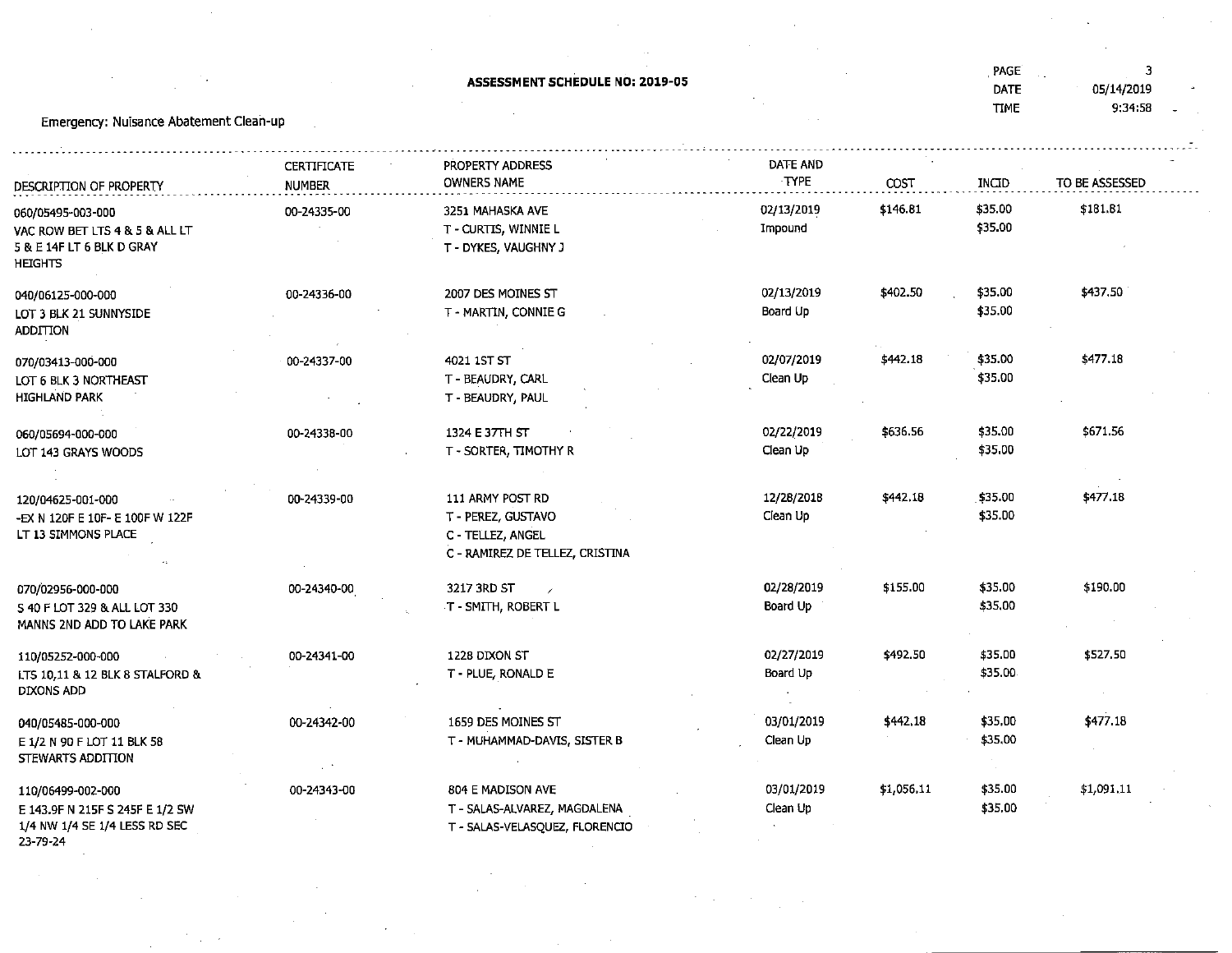|                                                                                                               |                                     | <b>ASSESSMENT SCHEDULE NO: 2019-05</b>                                                                      |                          |            | PAGE<br>DATE<br><b>TIME</b> | 4<br>05/14/2019<br>9:34:58 |
|---------------------------------------------------------------------------------------------------------------|-------------------------------------|-------------------------------------------------------------------------------------------------------------|--------------------------|------------|-----------------------------|----------------------------|
| Emergency: Nulsance Abatement Clean-up                                                                        |                                     |                                                                                                             |                          |            |                             |                            |
| DESCRIPTION OF PROPERTY                                                                                       | <b>CERTIFICATE</b><br><b>NUMBER</b> | PROPERTY ADDRESS<br><b>OWNERS NAME</b>                                                                      | DATE AND<br><b>TYPE</b>  | COST       | INCID                       | TO BE ASSESSED             |
| 110/01798-001-000<br>-ex beg se cor thn W 5.43F N<br>49.4F E 7.4F S 49.35F TO POB-LT<br>90 DE MOTTES ADDITION | 00-24344-00                         | 2202 E 14TH ST<br>T - HEWS, JOHN H                                                                          | 03/01/2019<br>Clean Up   | \$786.93   | \$35.00<br>\$35.00          | \$821.93                   |
| 070/00494-000-000<br>LOT 11 BLK 22 AUBURN HEIGHTS<br>PLT 1                                                    | 00-24345-00                         | 3010 AMHERST ST<br>T - BUTTS, MELVERN L                                                                     | 03/06/2019<br>Clean Up   | \$1,640.42 | \$35.00<br>\$35,00          | \$1,675.42                 |
| 060/05333-000-000<br>LOT 250 GRAND VIEW HTS PLAT 2                                                            | 00-24346-00                         | 2523 MORTON AVE<br>T - LEFF ENTERPRISES LLC,                                                                | 02/05/2019 *<br>Clean Up | \$446.18   | \$35.00<br>\$35.00          | \$481.18                   |
| 080/03418-000-000<br>LOT 23 BLK 3 INGLESIDE                                                                   | 00-24355-00                         | 1617 22ND ST<br>T - BLACKFORD, PATRICK M                                                                    | 03/01/2019<br>Clean Up   | \$786.93   | \$35.00<br>\$35.00          | \$821.93                   |
| 100/03198-000-000<br>-EX E 134 F- LT 19 CORINTHIAN<br><b>PLACE</b>                                            | 00-24356-00                         | 2911 50TH ST<br>T - SPATH, SETH                                                                             | 03/08/2019<br>Impound    | \$146,81   | \$35.00<br>\$35.00          | 181.81                     |
| 100/01203-000-000<br>LOT 33 BANBURY                                                                           | 00-24357-00                         | 3307 50TH ST<br>T - DIXON, FREDRIKA A<br>C - DIXON, MICHAEL J                                               | 03/21/2019<br>Impound    | \$131.81   | \$35.00<br>\$35.00          | \$166.81                   |
| 080/06615-002-000<br>10F S & ADJ & S 22F LOTS 1 & 2<br>BLK B THOMPSONS SUB DIV                                | 00-24358-00                         | 1442 8TH ST<br>T - MOORING TAX ASSET GROUP XILLC,                                                           | 03/19/2019<br>Clean Up   | \$1,131.76 | \$35.00<br>\$35.00          | \$1,166.76                 |
| 080/03249-000-000<br>LOT 59 ICE DALE                                                                          | 00-24359-00                         | 2204 LINCOLN AVE<br>T - HOWELL, KENNETH C                                                                   | 03/18/2019<br>Clean Up   | \$595.37   | \$35.00<br>\$35,00          | \$630.37                   |
| 080/03417-000-000<br>LOT 22 BLK 3 INGLESIDE                                                                   | 00-24361-00                         | 1623 22ND ST<br>T - CONKARE PROPERTIES,<br>T - KNOSBY, RUTH A<br>T - KNOSBY, FRED J<br>C - CARMER, DUSTIN L | 03/19/2019<br>Clean Up   | \$1,403.31 | \$35.00<br>\$35.00          | \$1,438.31                 |
| 080/03226-000-000<br>LOT 36 ICE DALE                                                                          | 00-24362-00                         | 2211 LINCOLN AVE<br>T - VALDEZ-MUNIZ, AURORA O                                                              | 03/18/2019<br>Clean Up   | \$4,087.16 | \$35.00<br>\$35.00          | \$4,122.16                 |

 $\mathcal{L}^{\text{max}}_{\text{max}}$ 

 $\label{eq:2.1} \frac{1}{\sqrt{2\pi}}\int_{\mathbb{R}^3}\frac{1}{\sqrt{2\pi}}\int_{\mathbb{R}^3}\frac{1}{\sqrt{2\pi}}\int_{\mathbb{R}^3}\frac{1}{\sqrt{2\pi}}\int_{\mathbb{R}^3}\frac{1}{\sqrt{2\pi}}\int_{\mathbb{R}^3}\frac{1}{\sqrt{2\pi}}\int_{\mathbb{R}^3}\frac{1}{\sqrt{2\pi}}\int_{\mathbb{R}^3}\frac{1}{\sqrt{2\pi}}\int_{\mathbb{R}^3}\frac{1}{\sqrt{2\pi}}\int_{\mathbb{R}^3}\frac{1$ 

 $\mathcal{L}^{\text{max}}_{\text{max}}$ 

 $\sim 10^{11}$  km  $^{-1}$ 

 $\label{eq:2} \frac{1}{\sqrt{2}}\sum_{i=1}^n\frac{1}{\sqrt{2}}\sum_{i=1}^n\frac{1}{\sqrt{2}}\sum_{i=1}^n\frac{1}{\sqrt{2}}\sum_{i=1}^n\frac{1}{\sqrt{2}}\sum_{i=1}^n\frac{1}{\sqrt{2}}\sum_{i=1}^n\frac{1}{\sqrt{2}}\sum_{i=1}^n\frac{1}{\sqrt{2}}\sum_{i=1}^n\frac{1}{\sqrt{2}}\sum_{i=1}^n\frac{1}{\sqrt{2}}\sum_{i=1}^n\frac{1}{\sqrt{2}}\sum_{i=1}^n\frac{1$